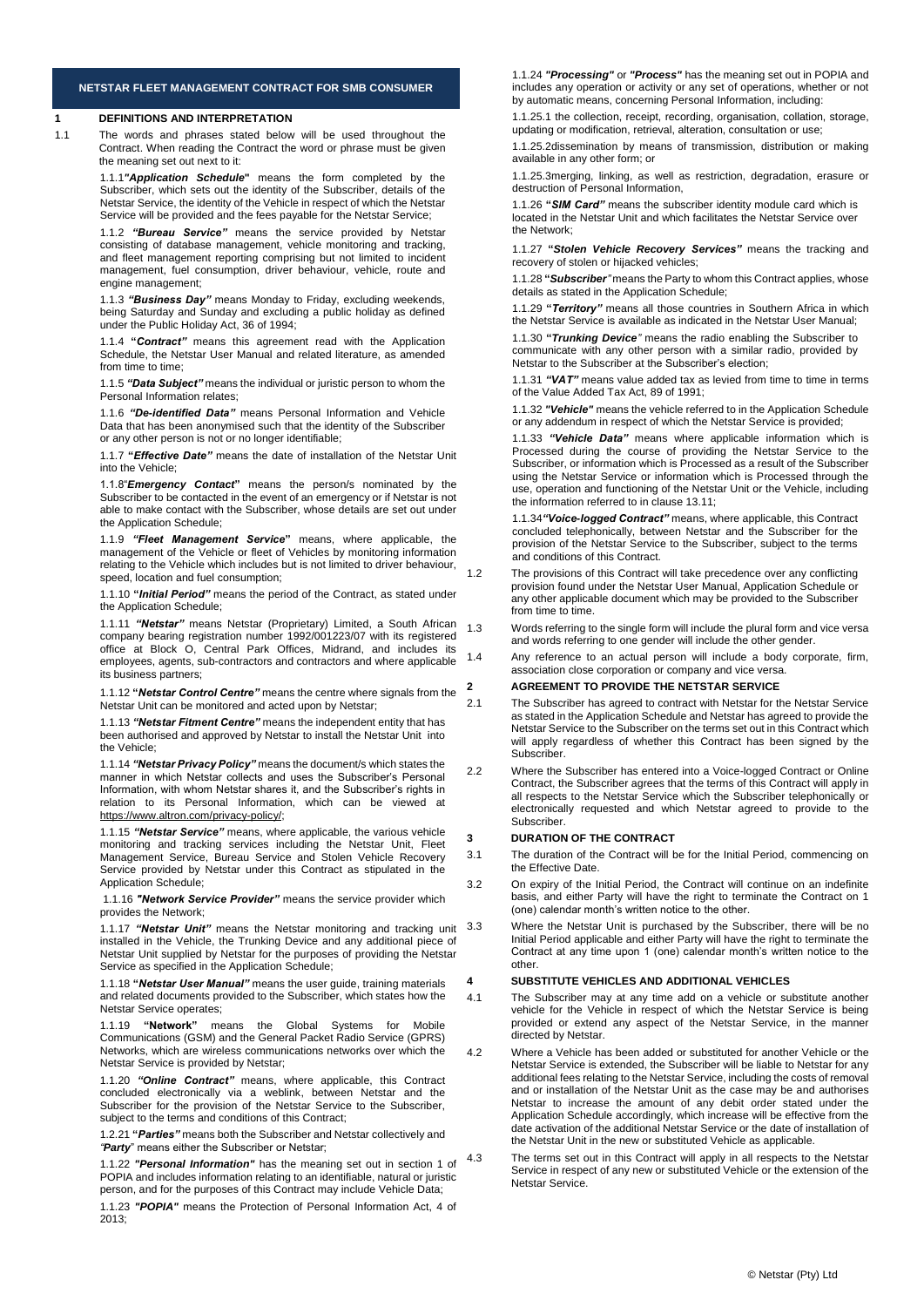## **5 THE NETSTAR SERVICE, NETSTAR UNIT AND WARRANTIES**

- 5.1 Netstar will provide the Subscriber with the Netstar Service for the duration of this Contract provided that the Subscriber complies with its obligations under this Contract.
- 5.2 On conclusion of this Contract, the Subscriber will present the Vehicle for the installation of the Netstar Unit at a Netstar Fitment Centre as prearranged with Netstar.
- 5.3 Netstar will only be obliged to provide the Netstar Service in respect of the Netstar Unit which has been provided and installed in the Vehicle by a Netstar Fitment Centre or by Netstar and in accordance with the package selected by the Subscriber.
- 5.4 Even though this Contract will commence on the Effective Date, the Subscriber accepts that the Netstar Service cannot be provided by Netstar or used by the Subscriber unless the Netstar Unit is properly installed in the Vehicle, is programmed, enabled and is functioning according to Netstar's specification.
- 5.5 If the Netstar Unit is purchased from Netstar, ownership and risk of any loss or damage will pass to the Subscriber on the Effective Date.
- 5.6 If the Netstar Unit is rented from Netstar, ownership in the Netstar Unit will stay with Netstar but the risk of any loss or damage in and to the Netstar Unit will pass to the Subscriber on the Effective Date.
- 5.7 The Netstar Unit and the installation of the Netstar Unit will carry a 36 (thirty six) month warranty, subject to fair wear and tear, which is expressly excluded from such warranty.
- 5.8 Any repairs which are required in terms of the Netstar warranty will be carried out at a Netstar Fitment Centre at no cost to the Subscriber.
- 5.9 The Subscriber agrees not to alter or modify the Netstar Unit under any circumstances. If altered, modified, misused or tampered with or if the damage to the Netstar Unit is due to water or collision damage, or any other cause beyond Netstar's control, then the warranty set out under clause 5.7 will not apply and Netstar will not have any obligation to repair or replace the Netstar Unit or provide the Netstar Service, or refund to the Subscriber any amounts claimed by the Subscriber, in respect of any warranty, damages or contractual claim.
- 5.10 The Subscriber must ensure that the Netstar Unit is working properly and is free from any malfunction by testing the Netstar Unit as stated in clause 5.11 and in the Netstar User Manual.
- 5.11 THE SUBSCRIBER MUST HAVE THE NETSTAR UNIT TESTED, AT LEAST EVERY 6 (SIX) MONTHS AND IF THE VEHICLE HAS BEEN INVOLVED IN AN ACCIDENT, HAS UNDERGONE REPAIRS OR A MECHANICAL SERVICE OR PANEL BEATING. Testing must be done by prior arrangement with Netstar or via any of the Netstar testing platforms as directed by Netstar from time to time and is at no cost to the Subscriber
- 5.12 Netstar will be relieved of its obligation to provide the Netstar Service at any time that the Netstar Unit is not functioning properly.
- 5.13 Where the Netstar Unit is not functioning properly, whether under warranty or not and the Subscriber has neglected to have the Netstar Unit tested on a regular basis as per its obligation under clauses 5.11 and 5.12 and or has not made any attempt to have Netstar Unit repaired by a Netstar Fitment Centre, the Subscriber will still be liable to pay the Netstar Service fee.
- 5.14 The Subscriber will notify the Netstar Control Centre immediately should 10.3 the Netstar Unit be accidentally activated. The Subscriber accepts responsibility for all the consequences of any accidental activation of the Netstar Unit, which, without limiting the consequences, could include a response by the police or response teams and a subsequent wrongful arrest of the Subscriber or any third party. THE SUBSCRIBER AGREES TO HOLD NETSTAR HARMLESS FROM AND INDEMNIFIES NETSTAR AGAINST ANY CLAIMS OR DAMAGES THAT MAY BE BROUGHT BY ANY PARTY AS A RESULT OF ANY ACCIDENTAL ACTIVATION OF THE NETSTAR UNIT.
- 5.15 The Subscriber agrees to use the Netstar Unit and the Netstar Service strictly in accordance with the provisions set out under the Netstar User Manual and other literature provided by Netstar from time to time.
- 5.16 In the event of loss, damage or theft of the Netstar Unit or SIM Card, the Subscriber shall report such loss, damage or theft:
- 5.16.1 to Netstar within 48 hours of knowledge thereof; and
- 5.16.2 to the police within a reasonable time of knowledge thereof.

#### **6 TRAINING**

- 6.1 The optimum use of the Netstar Unit and Netstar Service is dependent upon the proper operation of the Netstar Unit by the Subscriber in terms of the Netstar User Manual.
- 6.2 The Subscriber may upon prior arrangement with Netstar receive dedicated Netstar training at no cost to the Subscriber.
- 6.3 Training will be limited to a maximum number of 10 (ten) persons nominated by the Subscriber who will use and manage the Netstar Unit. Any additional training which may be required will be for the Subscriber's expense.

#### **7 UPGRADING OF NETSTAR UNIT**

- 7.1 Any developments, possible improvements or upgrades to the Netstar Unit will be made available to the Subscriber at an additional fee.
- 7.2 Mapping upgrades will be made available to the Subscriber as and when 10.9 they are released by Netstar at no extra cost.

### **8 INSURANCE**

8.1 The Subscriber shall comprehensively insure the Netstar Unit with a registered insurer of the Subscriber's choice against risks of loss, damage or destruction, for the duration of this Contract.

8.2 If the Netstar Unit or any part thereof is lost, stolen or damaged, irrespective of the cause, the Subscriber shall notify Netstar and its insurer immediately in writing. The Subscriber will have no claim or defence against Netstar if all costs in respect of the repair or replacement of the Netstar Unit are not recovered in full or at all from the insurer.

### **9 NETWORK SERVICE**

- 9.1 The Netstar Service is provided over the Network Service Provider's Network and the Subscriber shall pay a fixed charge as prescribed by the Network Service Provider from time to time in accordance with the tariff package selected by Netstar. The fixed charge shall be included in the Netstar Service fee.
- 9.2 The Subscriber shall further bear all costs relating to the use of the SIM Card including the cost of voice calls, data messages and any other related expenses, notwithstanding that the SIM Card may, through no fault of the Subscriber, have been lost and fraudulently used by a third party.
- 9.3 Netstar will include these costs in the Netstar Service fee and furnish the Subscriber with a VAT invoice on a monthly basis, setting out the amount due in respect of the Network charges. The Subscriber shall make payment to Netstar within 7 (seven) days of the date of the invoice.
- 9.4 It is recorded that Netstar may at its sole discretion at any time elect to vary the Network Service Provider or use facilities other than the Network to provide the Netstar Service.
- 9.5 During any period of suspension or disconnection, the Network Service Provider reserves the right to refuse to release the SIM Card to any other provider of equivalent services.

## **10 NETSTAR SERVICE FEES**

- 10.1 The fees for the Netstar Service will include the following as applicable:
- 10.1.1 where the Netstar Unit is purchased by the Subscriber, the once off purchase price for the Netstar Unit;
- 10.1.2 where the Netstar Unit is rented by the Subscriber, the monthly rental fee in respect of the Netstar Unit;
- 10.1.3 a once off installation fee, being the fees for installing the Netstar Unit in the Vehicle;
- 10.1.4 the monthly Netstar Service fee where applicable:
- 10.1.5 international roaming charges where applicable;
- 10.1.6 the Network Service fee as prescribed by the Network Service Provider from time to time in accordance with the tariff package set out under the Application Schedule and which will include, costs of SMS messages, cost of voice calls, data messages and any other related expenses associated with the SIM Card subject to clause 10.3.
- 10.1.7 where a Vehicle has been added on or substituted for the existing Vehicle, a fee for installation and or removal of the Netstar Unit as the case may be; and or
- 10.1.8 any other fee agreed to by the Parties or due, owing and payable to Netstar by the Subscriber.
- 10.2 All amounts due by the Subscriber in terms of this Contract will be set out in a monthly VAT invoice which will be provided to the Subscriber on a monthly basis.
- Where the Effective Date does not fall on the 1<sup>st</sup> (first) day of the month, the Subscriber will pay a pro-rata amount for the Netstar Service in respect of that month, calculated on a daily basis from the Effective Date and the Subscriber will not be billed for the period prior to the Effective Date.
- 10.4 Notwithstanding anything to the contrary in this clause, the fees stated in clause 10.1 as applicable, for the first 2 (two) months of the Contract (pro rata where applicable) will be paid on the Effective Date.
- 10.5 Should the Subscriber require an international roaming service, and the Netstar Service is provided to the Subscriber outside the borders of the Republic of South Africa but within the Territory, the Subscriber will be responsible for all and any charges which may be charged by the Network Service Provider, in respect of the international roaming service at standard rates, applicable from time to time.
- 10.6 WHERE AN INTERNATIONAL ROAMING SERVICE IS ACTIVATED IN TERMS OF CLAUSE 10.5, THE SUBSCRIBER HOLDS NETSTAR HARMLESS FROM ANY LIABILITY FOR ANY COSTS AND CHARGES WHICH MAY BE INCURRED IN RESPECT OF THE INTERNATIONAL ROAMING SERVICE AND AGREES THAT IT WILL BE LIABLE FOR ANY CLAIM BROUGHT AGAINST NETSTAR BY THE NETWORK SERVICE PROVIDER, IN RESPECT OF SUCH FEES.
- 10.7 International roaming charges will be billed in arrears and the Subscriber acknowledges and accepts that Netstar is dependent on the Network Service Provider for the billing information and that billing may therefore be delayed due to delays by the Network Service Provider, beyond the control of Netstar.
- 10.8 Subject to clause 10.7, all fees will be paid by way of debit order in favour of Netstar or in any other manner approved by Netstar, monthly in advance on or before the 7th (seventh) day of each calendar month or such date as specified in the debit order authorisation contained in the Application Schedule.

Should any debit order be returned unpaid or dishonoured for any reason, the Subscriber authorises Netstar to submit additional debit orders as may be necessary for the full outstanding balance including any arrear amounts.

10.10 Netstar will have the right to increase the Netstar Service fee on an annual basis, provided that such increase is reasonable and that it provides the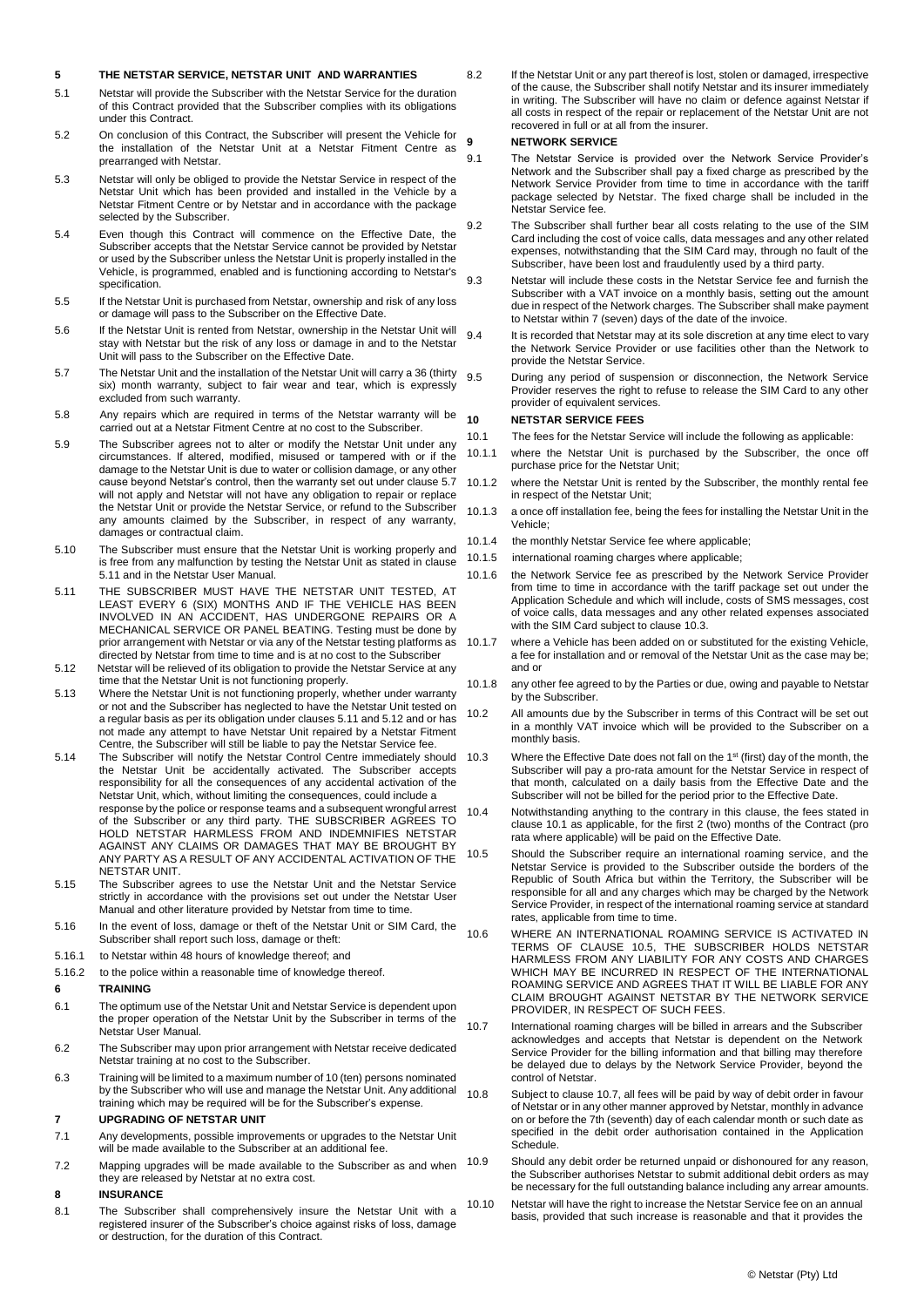Subscriber with at least 1 (one) month's prior written notice of such increase.

- 10.11 If, as a result of a signal from the Netstar Unit, or at the Subscriber's request, or the request of any authorised representative of the Subscriber or any authorised user of the Vehicle, Netstar or any of its subcontractors renders any service not required in terms of this Contract, then in such an event, the Subscriber agrees that it will pay to Netstar an amount determined in accordance with Netstar's standard rates and or charges applicable from time to time, for any such service rendered.
- 10.12 The Subscriber will not be allowed to withhold payment of any fees or other amounts due to Netstar where the Netstar Service or the Netstar Unit is malfunctioning, is damaged or cannot be operated. Where this is the case, the Subscriber must immediately report any malfunction or damage to Netstar and without delay, make the necessary arrangements with Netstar for the Vehicle to be booked into and repaired by a Netstar Fitment Centre for inspection and repair.
- 10.13 If the Subscriber fails to pay Netstar any fee or charge which has become due, Netstar will have the right to suspend the Netstar Service and will give the Subscriber 7 (seven) Business Days to make payment of all such outstanding amounts. Should Netstar not receive payment as requested in the notice, Netstar will have the right to terminate this Contract immediately without further notice and hand the outstanding account to an attorney or debt collector for further recovery.
- 10.14 During any period of suspension or disconnection, Netstar reserves the right to refuse to release the SIM Card to the Subscriber or to any other service provider of similar services.
- 10.15 A certificate signed by any director or manager for the time being of Netstar in respect of any indebtedness of the Subscriber to Netstar under this Contract or otherwise or, in respect of any other fact, shall be prima facie evidence of the Subscriber's indebtedness to Netstar and/or such other fact. It shall not be necessary to prove the appointment of the person signing any such certificate.

### **11 FURNISHING INFORMATION AND NOTICES**

- 11.1 The Subscriber confirms that all information which it has provided to Netstar under the Contract is true and accurate and can be relied on by **Netstar**
- 11.2 In the event of an emergency, the Subscriber agrees that it or its Emergency Contacts may be contacted.
- 11.3 If there is any change to the information set out under the Contract, the Subscriber will notify Netstar immediately in writing of the change. Where the Subscriber fails to give Netstar written notice of any changes then the Subscriber agrees to hold Netstar harmless should Netstar rely or act upon the former and out dated information.
- 11.4 Where Netstar is required to notify the Subscriber or its Emergency Contact of any fact, notice and document relating to or in connection with this Contract, Netstar will communicate such message or notice using any form of electronic communication of its choice, including communication sent by SMS, email or phone as Netstar deems appropriate and the Subscriber agrees that communication can be given in such a manner.
- 11.5 Where Netstar cannot reach the Subscriber or its Emergency Contact, Netstar will be excused and legally relieved of the duty to provide such notice.
- 11.6 Where legal notice is to be served, in terms of the Contract on the Subscriber, the Subscriber chooses its address for service of all legal notices and documents in connection with this Contract (domicilium citandi et executandi) at its physical address as set forth in the Application Schedule.
- 11.7 Where legal notice is to be served, in terms of the Contract on Netstar, Netstar chooses its respective address for service of all legal notices and documents in connection with this Contract (domicilium citandi et executandi) at the following physical address: Central Park Offices, Block O, 16th Road, Randjespark, Extension 5, Midrand.
- 11.8 Either Party may change its address, by written notice to the other Party provided that any new address selected by it will be a physical address, and such changes will only be effective upon receipt of notice in writing by the other Party.
- 11.9 The Subscriber acknowledges that Netstar is obligated to ascertain the Subscriber's credit worthiness as per the provisions of the National Credit Act, 34 of 2005. The Subscriber expressly gives Netstar permission to:
- 11.9.1 access from any duly registered credit bureau, the Subscriber's personal information concerning financial risk and payment habits ("payment profile") to process the Subscriber's application for the Netstar Service; and
- 11.9.1 share or disclose information about the Subscriber's payment profile to credit bureau.
- 11.10 The Subscriber acknowledges that it is under a duty to provide Netstar with certain mandatory information in accordance with the Regulation of Interception of Communications and Provision of Communication Related Information Act, 48 of 2008 (as amended) ("RICA") and undertakes to cooperate with Netstar prior to the Effective Date, in respect of the provision of all the required documentation and information, FAILING WHICH IT WILL HOLD NETSTAR HARMLESS AGAINST ANY LOSS OR DAMAGE RESULTING FROM SUCH FAILURE.
- 11.11 Where Netstar is required to notify the Subscriber or its Emergency Contact 13.5.1 of any fact pursuant to this Contract, such notice shall be effected by

telephone to the Subscriber or its Emergency Contact, as the case may be, at such telephone number as notified in writing by the Subscriber to Netstar from time to time. Where Netstar cannot reach the Subscriber or its Emergency Contact at the given telephone number, Netstar shall be relieved of the duty to provide any such notice.

- 11.12 Where the Subscriber has authorised a third party which is also a business partner of Netstar such as the Subscriber's insurance company, emergency response company or any other third party to receive Vehicle Data from Netstar, then to the extent of such authorisation, THE SUBSCRIBER EXPRESSLY CONSENTS TO NETSTAR PROVIDING THE VEHICLE DATA TO SUCH PARTY AND WILL HOLD NETSTAR HARMLESS FROM ANY LOSS OR DAMAGE RESULTING FROM SUCH DISCLOSURE
- 11.13 Where the Netstar Service is provided over the GSM Network, the Subscriber acknowledges that it is under a duty to provide Netstar with certain mandatory information in accordance with the Regulation of Interception of Communications and Provision of Communication Related Information Act, 48 of 2008 (as amended) ("RICA") and undertakes to cooperate with Netstar prior to the activation of the Netstar Service, in respect of the provision of all the required documentation and information, FAILING WHICH IT WILL HOLD NETSTAR HARMLESS AGAINST ANY LOSS OR DAMAGE RESULTING FROM SUCH FAILURE.
- 11.14 THE SUBSCRIBER REPRESENTS AND UNDERTAKES IN RELATION TO ANY DATA SUBJECT, INCLUDING BUT NOT LIMITED TO ANY OF THE SUBSCRIBER'S EMPLOYEES, DESIGNATED DRIVERS, EMERGENCY CONTACT PERSONS, DIRECTORS, OFFICERS, SHAREHOLDERS, OR CUSTOMERS, THAT THE SUBSCRIBER HAS COMPLIED WITH, AND WILL CONTINUE TO COMPLY WITH, ANY AND ALL RELEVANT DATA PROTECTION LAWS SUCH AS POPIA. THE SUBSCRIBER UNDERSTANDS THAT SUCH COMPLIANCE WILL INCLUDE BUT NOT BE LIMITED TO OBTAINING CONSENT TO THE EXTENT NECESSARY, IN THE EVENT THAT THE SUBSCRIBER SHARES PERSONAL INFORMATION THAT THE SUBSCRIBER HOLDS IN RESPECT OF SUCH DATA SUBJECT WITH NETSTAR FOR THE PURPOSES OF THIS CONTRACT.
- 11.15 Where an insurance company or employer pays the Netstar Service fees to Netstar on behalf of the Subscriber, the Subscriber authorises Netstar in the event of cancellation of the insurance policy, termination of employment or default of payment, to debit the Subscriber's bank account directly with the monthly Netstar Service fees at the applicable retail rate.

### **12 EXCLUSION OF LIABILITY**

- 12.1 The Subscriber accepts that the Netstar Service is intended to reduce the risk of loss but not eliminate such loss.
- 12.2 EXCEPT WHERE PROHIBITED BY LAW, THE SUBSCRIBER AGREES TO HOLD NETSTAR HARMLESS FOR ANY LOSS OR DAMAGE CAUSED TO THE SUBSCRIBER ARISING FROM THE NETSTAR SERVICE, AND OR NETSTAR NOT BEING ABLE TO PERFORM THE NETSTAR SERVICE FOR ANY REASON, INCLUDING NETSTAR'S NEGLIGENCE, OR DUE TO ANY MALFUNCTION OF THE NETSTAR UNIT AND OR THE NETWORK.

# **13 DATA PROTECTION AND PRIVACY**

- 13.1 In order for Netstar to provide the Netstar Service the Subscriber understands and agrees that Netstar requires information including but not limited to Personal Information to enable Netstar to fulfil its obligations in terms of this Contract. The Subscriber undertakes to provide such information to Netstar as and when required in relation to the Netstar Services.
- 13.2 Netstar will collect the following categories of Personal Information from the Subscriber:
- 13.2.1 company name;
- 13.2.2 contact number;
- 13.2.3 email address;
- 13.2.4 physical address;
- 13.2.5 postal address;
- 13.2.6 registration number:
- 13.2.7 banking details;
- 13.2.8 vehicle registration number;
- 13.2.9 make and model of vehicle;
- 13.2.10 location information; and
- 13.2.11 Vehicle Data.
- 13.3 Netstar will collect Personal Information directly from the Subscriber and third parties, such as, including but not limited to, brokers, insurance companies, credit bureaus, dealerships and business partners.
- 13.4 Netstar will exercise all reasonable measures to process the Subscriber's Personal Information in terms of the Netstar Privacy Policy, POPIA and the provisions of this clause.
- 13.5 By entering into this Contract, the Subscriber confirms, acknowledges and agrees, with express consent, that Netstar may collect Process and or store the Personal Information contained in the Contract, or any transaction under it, or any entry, account or other information held by Netstar in relation to this Contract (which may include the Subscriber's Personal Information and/or Personal Information of the Subscriber's Emergency Contact as well as De-identified Data) for the purposes of:
	- sharing certain of the Subscriber's Personal Information (and non-personal information such as make and model of the Vehicle, frequently travelled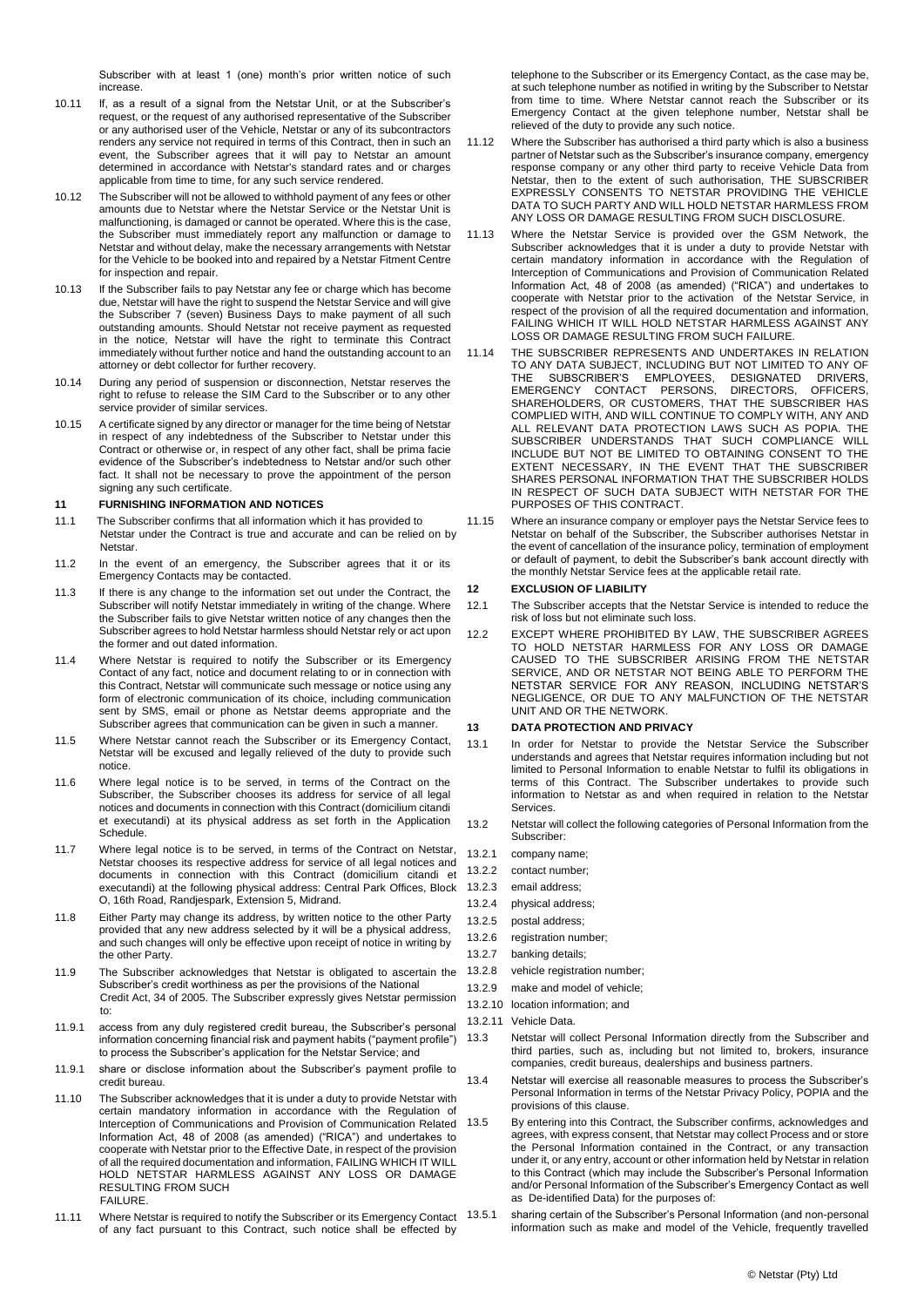areas, traffic information, theft and hi-jacking statistics) including Vehicle Data with Netstar's business partners, service providers and or subcontractors for purposes of providing the Netstar Services to the Subscriber;

- 13.5.2 concluding, implementing and monitoring the operation of this Contract;
- 13.5.3 to banks for purposes of effecting the deduction and payment of amounts due to Netstar and all ancillary actions related to such deduction and 14 payment;
- 13.5.4 assessing financial risks;
- 13.5.5 fraud prevention and preventing and detecting crime;
- 13.5.6 providing the Subscriber, any combination of services, analysis, advice or intermediary service linked to the Contract or the Subscriber's relationship with Netstar as a client
- 13.5.7 SMS and other electronic forms of direct marketing for Netstar products and services as well as products and services of third parties affiliated with Netstar (unless the Subscriber has requested not to receive such information);
- 13.5.8 carrying out statistical and other analyses to identify potential markets and trends;
- 13.5.9 developing new products and services and enhancing and developing Netstar's existing products and services;
- 13.5.10 training of Netstar employees;
- 13.5.11 inclusion in data lists which may be used by third parties to improve and enhance Netstar's products and service and offerings to the Subscriber;
- 13.5.12 assessing the Subscriber's insurance needs;
- 13.5.13 referring it to a credit reference agency or credit bureau (which may make records of searches and enquiries which may be used by others for lending, credit or purchasing decisions about the Subscriber or any individual);
- 13.5.14 any person, subsidiary, holding company or associated company or other company who is engaged in Netstar's business or who is acting on Netstar's behalf; and
- 13.5.15 disclosing of Personal Information required or permitted by Law.
- 13.6 THE SUBSCRIBER HEREBY EXPRESSLY CONSENTS TO NETSTAR:
- 13.6.1 DISCLOSING ITS PERSONAL INFORMATION, TO ANY PERSON, SUBSIDIARY, HOLDING COMPANY OR ASSOCIATED COMPANY OR OTHER COMPANY WHO IS ENGAGED IN NETSTAR'S BUSINESS OR WHO IS ACTING ON NETSTAR'S BEHALF FOR THE ABOVE PURPOSES.
- 13.6.2 DISCLOSING THE SUBSCRIBER'S PERSONAL INFORMATION TO ANY PERSON WHO PROVIDES SERVICES TO NETSTAR OR ACTS AS NETSTAR'S AGENT OR TO WHOM NETSTAR HAS TRANSFERRED OR PROPOSE TO TRANSFER ANY OF NETSTAR'S RIGHTS AND DUTIES IN RESPECT OF THIS CONTACT, LOCALLY AND OUTSIDE THE REPUBLIC OF SOUTH AFRICA WHEN INTERNATIONAL ROAMING IS ACTIVATED, AS NECESSARY. NETSTAR REQUESTS PERSONS WHO PROVIDE SERVICES TO NETSTAR TO AGREE TO THE NETSTAR PRIVACY POLICIES IF THEY NEED ACCESS TO ANY PERSONAL INFORMATION TO CARRY OUT THEIR SERVICES.
- 13.7 THE SUBSCRIBER ACKNOWLEDGES THAT:
- 13.7.1 NETSTAR WILL AT ALL TIMES REMAIN RESPONSIBLE FOR DETERMINING THE PURPOSE OF AND MEANS FOR PROCESSING THE SUBSCRIBER'S PERSONAL INFORMATION IN TERMS OF AND SUBJECT TO THIS CLAUSE 13;
- 13.7.2 NETSTAR IS REQUIRED BY VARIOUS LAWS, TO COLLECT AND DISCLOSE SOME OF THE SUBSCRIBER'S PERSONAL INFORMATION;
- 13.7.3 WITHOUT THIS PERSONAL INFORMATION NETSTAR WILL BE UNABLE TO CONCLUDE AND OPERATE THIS CONTRACT; AND
- 13.7.4 THE SUBSCRIBER IS PROVIDING NETSTAR WITH ITS PERSONAL INFORMATION VOLUNTARILY.
- 13.8 The Subscriber expressly consents thereto that Netstar may transfer the details of this Contract, to computer system operators in countries outside of South Africa, which have data protection laws equivalent or greater than those in South Africa.
- 13.9 The Subscriber consents to and acknowledges that Netstar may monitor and/or record telephone calls with the Subscriber for quality, security and training purposes.
- 13.10 The Subscriber waives any right, title or interest in and to the De-identified Data and expressly agrees that Netstar may process the De-identified Data in any manner whatsoever which may include commercial gain.
- 13.11 The Subscriber acknowledges and agrees that Netstar will Process Vehicle Data for the purpose of providing the Netstar Services. The Vehicle Data may include, without limitation, information relating to:
- 13.11.1 the Vehicle and the details of the driver of the Vehicle;
- 13.11.2 the location of the Vehicle at any given time;
- 13.11.3 the manner in which the Vehicle is used;
- 13.11.4 the driving patterns and driving behaviour of the driver of the Vehicle; and
- 13.11.5 information derived from the Netstar Unit in the Vehicle.
- 13.12 Netstar will use reasonable endeavours to ensure that the Subscriber's Personal Information as provided is accurate, however, it is the Subscriber's responsibility to ensure that the information provided is accurate. The Subscriber undertakes to immediately advise Netstar of any changes to the Subscriber's Personal Information should any of these details change. Netstar will not be responsible for any loss or damage, howsoever caused,

in the event of the Subscriber providing inaccurate or incomplete information.

13.13 The Subscriber has the right to lodge a complaint with the Information Regulator, under POPIA. The contact details of the Information Regulator are available on the following website: https://www.justice.gov.za/inforeg/.

#### **14 ACCESS TO DATA**

14.1 The Subscriber acknowledges that Netstar will have access to and Process Personal Information for the duration of the Contract in accordance with clause 13 for the provision of the Netstar Service to the Subscriber. The Netstar Service, including the provision of the Vehicle Data to the Subscriber shall terminate upon termination of the Contract.

14.2 Netstar will delete the Personal Information within a reasonable period of time following termination of the Contract except where required retention of the Personal Information is required by law in which case Netstar will retain such Personal Information in accordance with applicable legislation.

### **15 FORCE MAJEURE**

If Netstar is prevented or restricted in any way from carrying out all or any of its obligations under this Contract by reason of force majeure (an event or circumstance beyond the control of the Parties, such as a war, strike, riot, crime, or an "act of God" such as flooding or an earthquake which prevents one or both Parties from performing their obligations under the Contract), then Netstar will be relieved of its obligations to provide the Netstar Service during such period of force majeure, and Netstar will not be liable for any loss, damage, action or claim which may be brought by the Subscriber or by any other Party in consequence of such delay or inability to perform.

### **16 BREACH AND CONSEQUENCES**

- 16.1 If the Subscriber:
- 16.1.1 fails to pay any amount under this Contract on due date; or
- 16.1.2 fails to carry out or perform any of its contractual obligations or breaches any term or condition of this Contract; or
- 16.1.3 in Netstar's reasonable opinion raises false alarms or abuses the Netstar Service, then Netstar may immediately suspend the Netstar Service and provide the Subscriber with a written notice requiring it to rectify the breach within 7 (seven) Business Days of the date of such notice failing which Netstar will have the right to immediately terminate the Contract, without further notice to the Subscriber.
- 16.2 Termination of the Contract by either Party for any reason will be without prejudice to any rights which Netstar may then have in law, including:
- 16.2.1 the right to claim from the Subscriber an early termination fee reasonably calculated by Netstar, where the Contract is terminated within the Initial Period;
- 16.2.2 the right to immediately remove and recover ownership and possession of the Netstar Unit from the Vehicle, at the Subscriber's risk and expense where the Contract is terminated within the Initial Period;
- 16.2.3 the right to demand from the Subscriber, all amounts payable, by the Subscriber to Netstar under the Contract; or
- 16.2.4 the right to claim any other damages from the Subscriber, which it may have incurred in law in consequence of the Subscriber's breach.
- 16.3 Upon termination of this Contract for any reason all amount payable by the Subscriber to Netstar will become due and payable and where the Contract is terminated prior to the expiry of the Initial Period the Subscriber will also be liable to pay an early termination fee as set out in clause 16.2.1.
- 16.4 Where Netstar has to remove the Netstar Unit in terms of this clause 16, the Subscriber will do all things reasonably necessary to enable Netstar's authorised representative to remove the Netstar Unit from the Vehicle.
- 16.5 Where Netstar has to use the services of a debt collector or attorney to successfully enforce any provisions of the Contract, then the Subscriber will bear the costs incurred by Netstar, including legal fees, on an attorney and client basis.

#### **17 GENERAL**

- 17.1 This Contract will be interpreted in accordance with the laws of the Republic of South Africa.
- 17.2 Should any clause of this Contract be declared to be unlawful, such clause will be deleted from the Contract and the remaining parts of the Contract will continue to operate.
- 17.3 This Contract sets out the entire agreement and understanding between the Parties and supersedes all prior Contracts, in connection with the subject matter of this Contract.
- 17.4 No change or cancellation of this Contract will be of any force or effect unless such change or cancellation is agreed in writing and signed by both **Parties**
- 17.5 Where one of the Parties does not act on a breach of the Contract by the other Party, failure to act will not result in that Party giving up its rights to act upon that breach or another breach, at a later stage.
- 17.6 The Subscriber will not be able to transfer, cede, delegate or assign its rights or obligations in terms of this Contract to another person without the prior written consent of Netstar, which consent shall not be unreasonably withheld.
- 17.7 Netstar will be entitled to transfer, cede, delegate or assign its rights or obligations under this Contract provided that the Subscriber's rights in terms of this Contract remain unaffected.